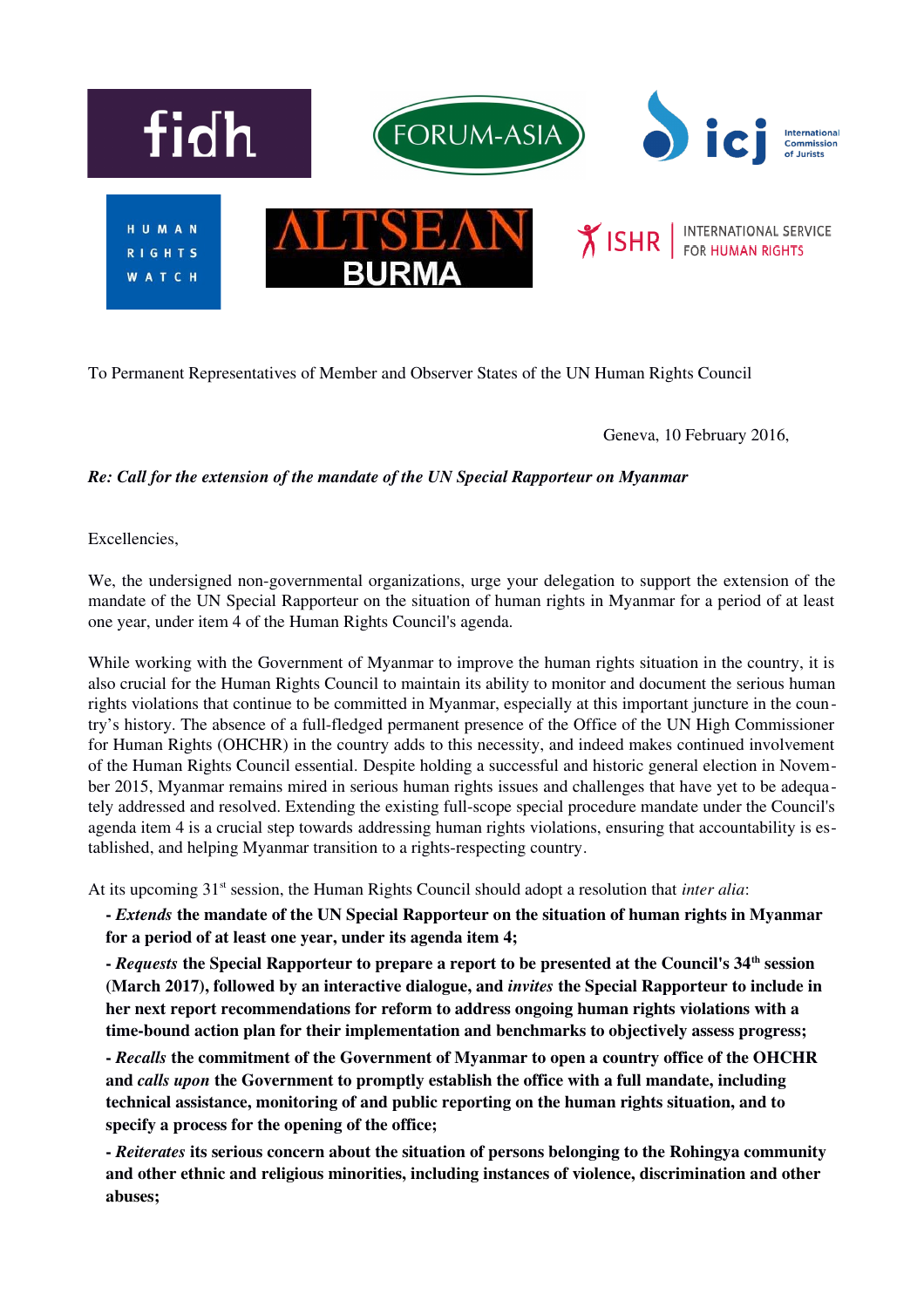*Urges* the Government of Myanmar to step up its efforts to end arbitrary arrests and detentions, forced displacement, attacks against civilians in ethnic minority areas, including rape and other forms of sexual violence, torture and other cruel, inhuman or degrading treatment or punishment, arbitrary deprivation of property, and violations of international humanitarian law, and *reiterates* its call upon the Government to take all necessary measures to end impunity for human rights violations and to create and maintain a safe and enabling environment for civil society and human rights defenders; and

 *Urges* the Government of Myanmar to ensure that the judiciary exists as a separate and independent branch from the executive, create a specialized, independent mechanism mandated to promptly and effectively investigate allegations of corruption, commit resources to improving legal education and court facilities to tackle structural problems, and significantly reform the Bar Council to ensure that lawyers have an independent self-governing professional body to defend their profession's interests and integrity.

\* \* \*

Key human rights concerns include the following:

- Many repressive laws that are contrary to international human rights standards are still in force and continue to be used by the authorities to prosecute activists, human rights defenders and journalists, and systemic obstacles remain, such as constitutional impediments to human rights reform, including those related to the role of the military.
- About 80 political prisoners remain behind bars. More than 400 activists are awaiting trial on various trumped-up charges. Such detainees often have no effective means of challenging the lawfulness of their detention.
- Authorities continue to imprison activists for the peaceful expression of their views. In December and January, two activists were sentenced to six months in prison each under the Telecommunications Law over satirical posts on Facebook, and one is in serious ill-health, exacerbated by his incarceration.
- Blasphemy laws, such as section 295(a) of the Penal Code have been applied arbitrarily, and accused people have been punished often after unfair trials. These laws are inconsistent with human rights, including freedom of opinion and expression; freedom of thought, conscience and religion; the right to liberty; and the right to equality before the law without discrimination.
- Dozens of student activists remain arbitrarily detained in connection with demonstrations against the National Education Law in 2015. Many face severe health problems, including tuberculosis, gastrointestinal diseases, and kidney problems.
- Recently adopted legislation perpetuates impunity. On 28 January, the outgoing Parliament approved the Former Presidents' Security Law, which would grant Myanmar's former presidents immunity from prosecution for all crimes committed in office.
- The discriminatory 1982 Nationality Act effectively prevents ethnic Rohingya from becoming citizens of Myanmar. Authorities continue to fail to address religious intolerance and discrimination against religious minorities, including Muslim Rohingya. In November, five men were charged under the Printing and Publishing Law and Article 505(b) of the Criminal Code because they printed a calendar that referred to Rohingya as an ethnic group in Myanmar. The "Organization for the Protection of Race and Religion" (known by its Burmese acronym Ma Ba Tha) had pressured police to take action against the five. Ma Ba Tha leaders have also continued to post hate messages and videos on social media.
- Armed conflict between the Myanmar Army (Tatmadaw) and several nonstate armed groups continues to result in abuses against civilians in ethnic states. Since the 8 November election, there have been several reports of civilians shot, tortured, and forced to perform labor. Reports of forced re cruitment by both ethnic armed groups and the Tatmadaw persist, as well as allegations of use of indiscriminate anti-personnel landmines by all sides. Many civilians have been arbitrarily detained and, in some cases, tortured.
- Throughout October and November 2015 in central Shan State, fighting between government forces